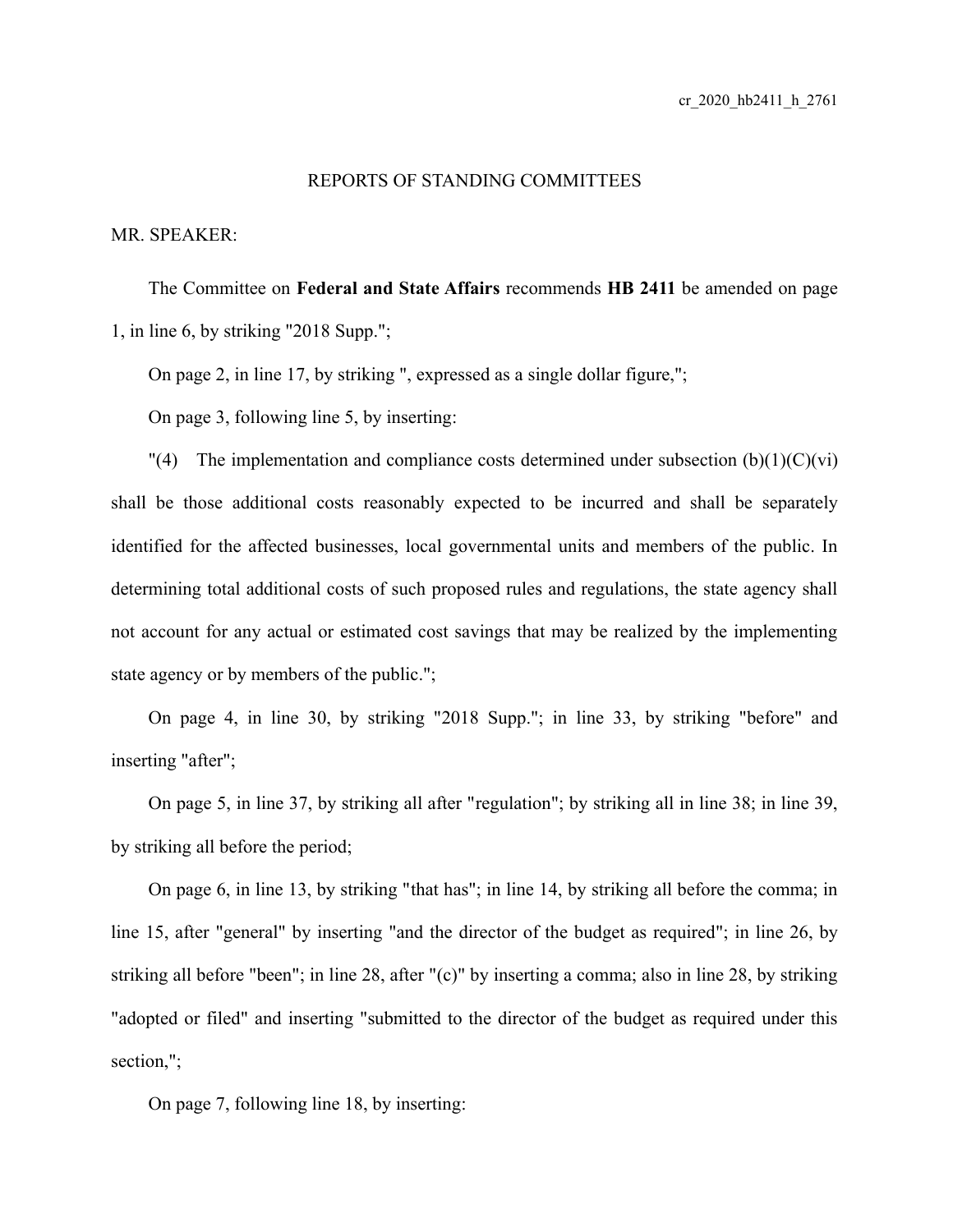"Sec. 3. K.S.A. 77-420a is hereby amended to read as follows: 77-420a. No rule and regulation shall be adopted prior to the effective date of the statute authorizing its adoption, but prior to the effective date of such statute, the proposed rule and regulation may be submitted to the director of the budget, the secretary of administration and to, the attorney general and to the director of the budget for approval as required by K.S.A. 77-420, and amendments thereto, and notice of the proposed rule and regulation may be given and a hearing held thereon in the manner provided by K.S.A. 77-421, and amendments thereto.

Sec. 4. K.S.A. 77-421 is hereby amended to read as follows: 77-421. (a) (1) Except as provided by subsection (a)(2), subsection (a)(3) or subsection (a)(4), prior to the adoption of any permanent rule and regulation or any temporary rule and regulation which is required to be adopted as a temporary rule and regulation in order to comply with the requirements of the statute authorizing the same and after any such rule and regulation has been approved by the director of the budget, the secretary of administration and, the attorney general and the director of the budget, the adopting state agency shall give at least 60 days' notice of its intended action in the Kansas register and to the secretary of state and to the joint committee on administrative rules and regulations established by K.S.A. 77-436, and amendments thereto. The notice shall be provided to the secretary of state and to the chairperson, vice chairperson, ranking minority member of the joint committee and legislative research department and shall be published in the Kansas register. A complete copy of all proposed rules and regulations and the complete economic impact statement required by K.S.A. 77-416, and amendments thereto, shall accompany the notice sent to the secretary of state. The notice shall contain:

(A) A summary of the substance of the proposed rules and regulations;

(B) a summary of the economic impact statement indicating the estimated economic impact on governmental agencies or units, persons subject to the proposed rules and regulations and the general public;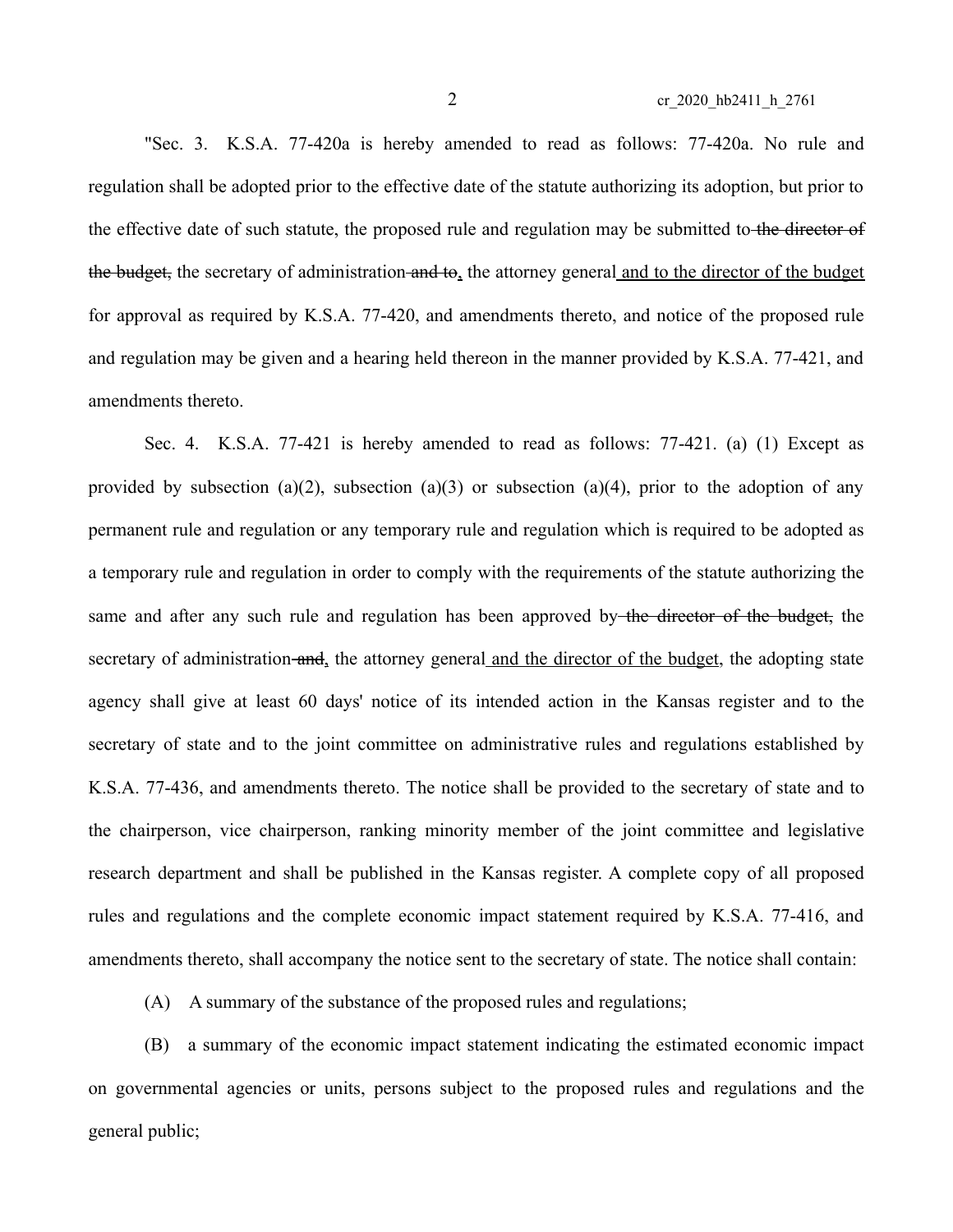(C) a summary of the environmental benefit statement, if applicable, indicating the need for the proposed rules and regulations;

(D) the address where a complete copy of the proposed rules and regulations, the complete economic impact statement, the environmental benefit statement, if applicable, required by K.S.A. 77- 416, and amendments thereto, may be obtained;

(E) the time and place of the public hearing to be held; the manner in which interested parties may present their views; and

(F) a specific statement that the period of 60 days' notice constitutes a public comment period for the purpose of receiving written public comments on the proposed rules and regulations and the address where such comments may be submitted to the state agency. Publication of such notice in the Kansas register shall constitute notice to all parties affected by the rules and regulations.

(2) Prior to adopting any rule and regulation which establishes seasons and fixes bag, creel, possession, size or length limits for the taking or possession of wildlife and after such rule and regulation has been approved by the secretary of administration and the attorney general, the secretary of wildlife, parks and tourism shall give at least 30 days' notice of its intended action in the Kansas register and to the secretary of state and to the joint committee on administrative rules and regulations created pursuant to K.S.A. 77-436, and amendments thereto. All other provisions of subsection (a)(1) shall apply to such rules and regulations, except that the statement required by subsection  $(a)(1)(E)$ shall state that the period of 30 days' notice constitutes a public comment period on such rules and regulations.

(3) Prior to adopting any rule and regulation which establishes any permanent prior authorization on a prescription-only drug pursuant to K.S.A. 39-7,120, and amendments thereto, or which concerns coverage or reimbursement for pharmaceuticals under the pharmacy program of the state medicaid plan, and after such rule and regulation has been approved by the director of the budget,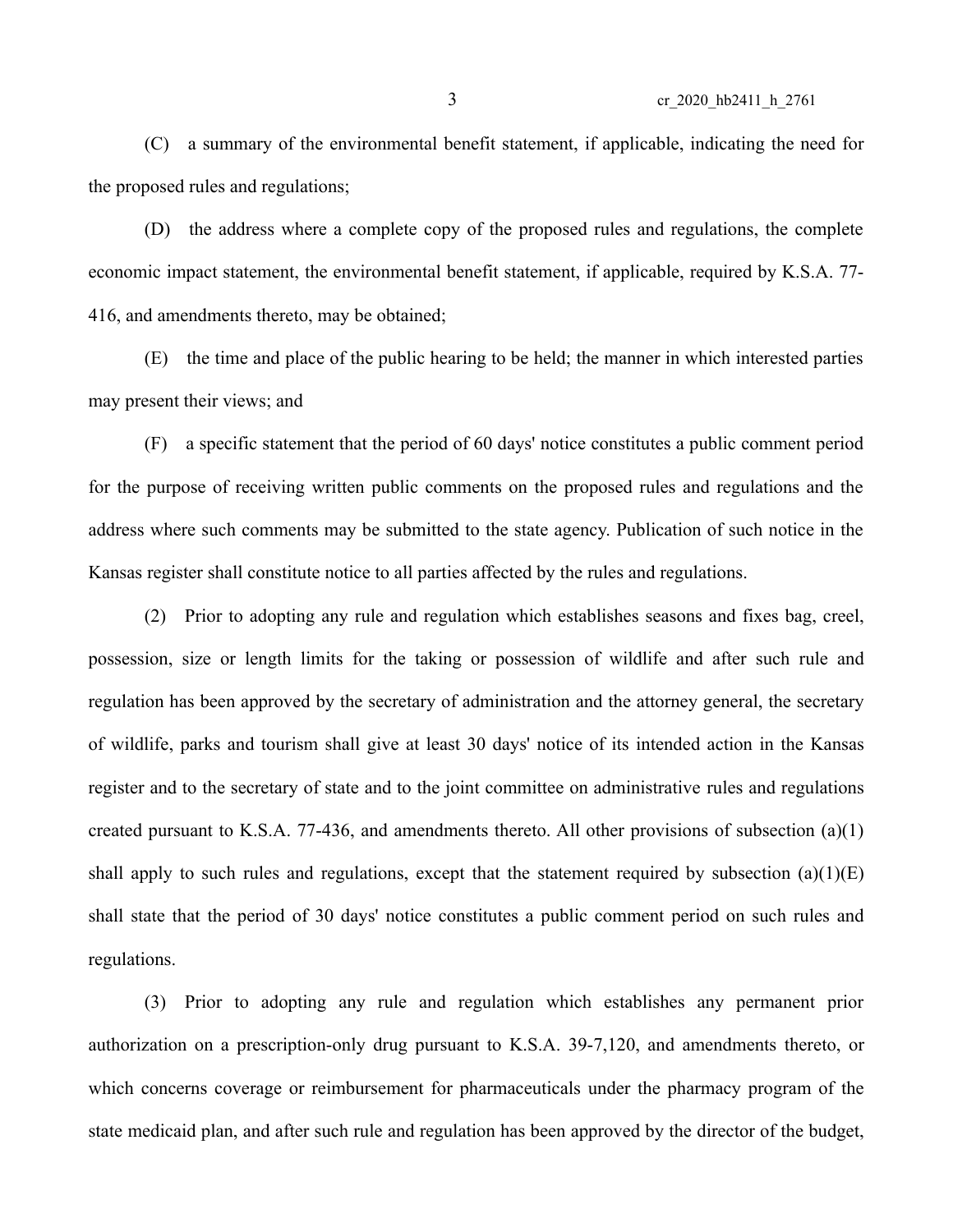4 cr\_2020\_hb2411\_h\_2761

the secretary of administration and the attorney general, the secretary of health and environment shall give at least 30 days' notice of its intended action in the Kansas register and to the secretary of state and to the joint committee on administrative rules and regulations created pursuant to K.S.A. 77-436, and amendments thereto. All other provisions of subsection (a)(1) shall apply to such rules and regulations, except that the statement required by subsection  $(a)(1)(E)$  shall state that the period of 30 days' notice constitutes a public comment period on such rules and regulations.

(4) Prior to adopting any rule and regulation pursuant to subsection (c), the state agency shall give at least 60 days' notice of its intended action in the Kansas register and to the secretary of state and to the joint committee on administrative rules and regulations created pursuant to K.S.A. 77-436, and amendments thereto. All other provisions of subsection (a)(1) shall apply to such rules and regulations, except that the statement required by subsection  $(a)(1)(E)$  shall state that the period of notice constitutes a public comment period on such rules and regulations.

(b) (1) On the date of the hearing, all interested parties shall be given reasonable opportunity to present their views or arguments on adoption of the rule and regulation, either orally or in writing. At the time it adopts or amends a rule and regulation, the state agency shall prepare a concise statement of the principal reasons for adopting the rule and regulation or amendment thereto, including:

(A) The agency's reasons for not accepting substantial arguments made in testimony and comments; and

(B) the reasons for any substantial change between the text of the proposed adopted or amended rule and regulation contained in the published notice of the proposed adoption or amendment of the rule and regulation and the text of the rule and regulation as finally adopted.

(2) Whenever a state agency is required by any other statute to give notice and hold a hearing before adopting, amending, reviving or revoking a rule and regulation, the state agency, in lieu of following the requirements or statutory procedure set out in such other law, may give notice and hold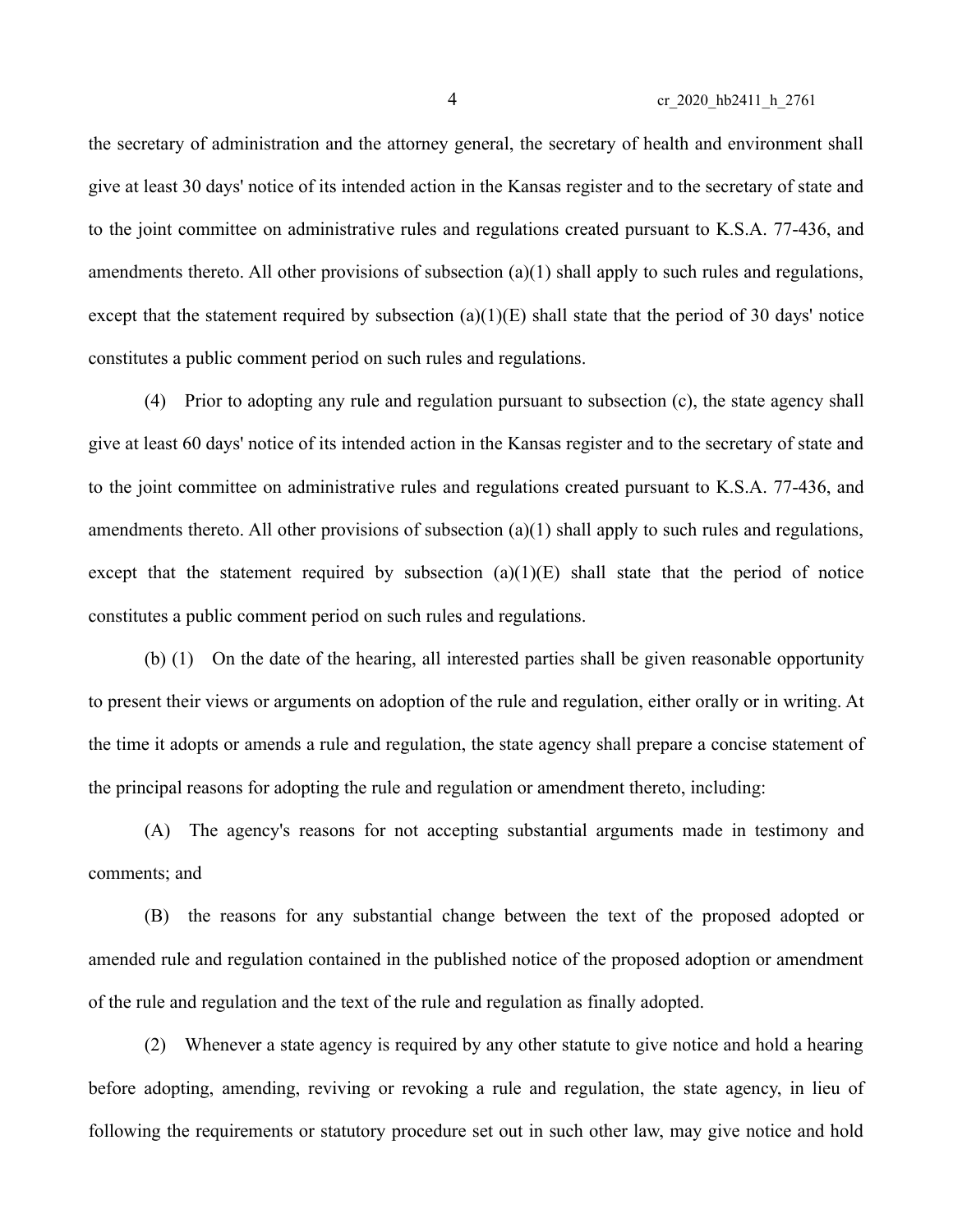hearings on proposed rules and regulations in the manner prescribed by this section.

(3) Notwithstanding the other provisions of this section, the secretary of corrections may give notice or an opportunity to be heard to any inmate in the custody of the secretary with regard to the adoption of any rule and regulation.

(c) (1) The agency shall initiate new rulemaking proceedings under this act, if a state agency proposes to adopt a final rule and regulation that:

(A) Differs in subject matter or effect in any material respect from the rule and regulation as originally proposed; and

(B) is not a logical outgrowth of the rule and regulation as originally proposed.

(2) For the purposes of this provision, a rule and regulation is not the logical outgrowth of the rule and regulation as originally proposed if a person affected by the final rule and regulation was not put on notice that such person's interests were affected in the rule making.

(d) When, pursuant to this or any other statute, a state agency holds a hearing on the adoption of a proposed rule and regulation, the agency shall cause written minutes or other records, including a record maintained on sound recording tape or on any electronically accessed media or any combination of written or electronically accessed media records of the hearing to be made. If the proposed rule and regulation is adopted and becomes effective, the state agency shall maintain, for not less than three years after its effective date, such minutes or other records, together with any recording, transcript or other record made of the hearing and a list of all persons who appeared at the hearing and who they represented, any written testimony presented at the hearing and any written comments submitted during the public comment period.

(e) No rule and regulation shall be adopted by a board, commission, authority or other similar body except at a meeting which is open to the public and notwithstanding any other provision of law to the contrary, no rule and regulation shall be adopted by a board, commission, authority or other similar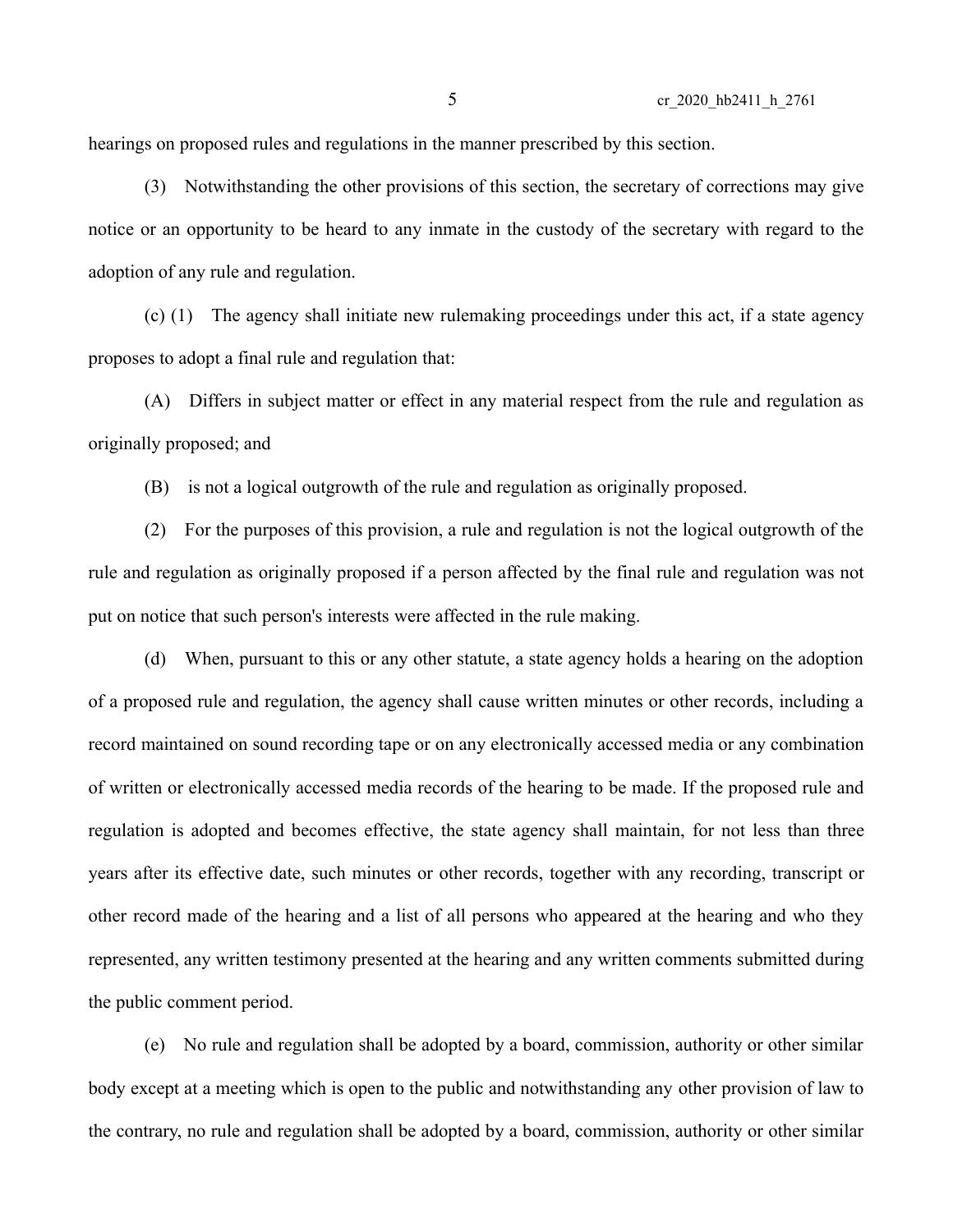body unless it receives approval by roll call vote of a majority of the total membership thereof.

Sec. 5. K.S.A. 77-422 is hereby amended to read as follows: 77-422. (a) A rule and regulation may be adopted by a state agency as a temporary rule and regulation if the state agency and the state rules and regulations board finds that the preservation of the public peace, health, safety or welfare necessitates or makes desirable putting such rule and regulation into effect prior to the time it could be put into effect if the agency were to comply with the notice, hearing and publication requirements of this act or prior to the effective date prescribed by K.S.A. 77-426, and amendments thereto.

(b) Temporary rules and regulations may be adopted without the giving of notice and the holding of a hearing thereon.

(c) (1) A temporary rule and regulation shall take effect:

(A) After approval by the director of the budget, the secretary of administration and, the attorney general and the director of the budget as provided by K.S.A. 77-420, and amendments thereto;

(B) after approval by the state rules and regulations board as provided by K.S.A. 77-423, and amendments thereto; and

(C) upon filing with the secretary of state.

(2) The effective date of all or specific parts of a temporary rule and regulation may be delayed to a date later than its filing date if the delayed effective date of such rule and regulation, or specific parts thereof, is clearly expressed in the body of such rule and regulation.

(3) A temporary rule and regulation shall be effective for a period not to exceed 120 days except that, for good cause, a state agency may request that a temporary rule and regulation may be renewed one time for an additional period not to exceed 120 days.

(d) A temporary rule and regulation which amends an existing rule and regulation shall have the effect of suspending the force and effect of the existing rule and regulation until such time as the temporary rule and regulation is no longer effective. In such case, at the time the temporary rule and